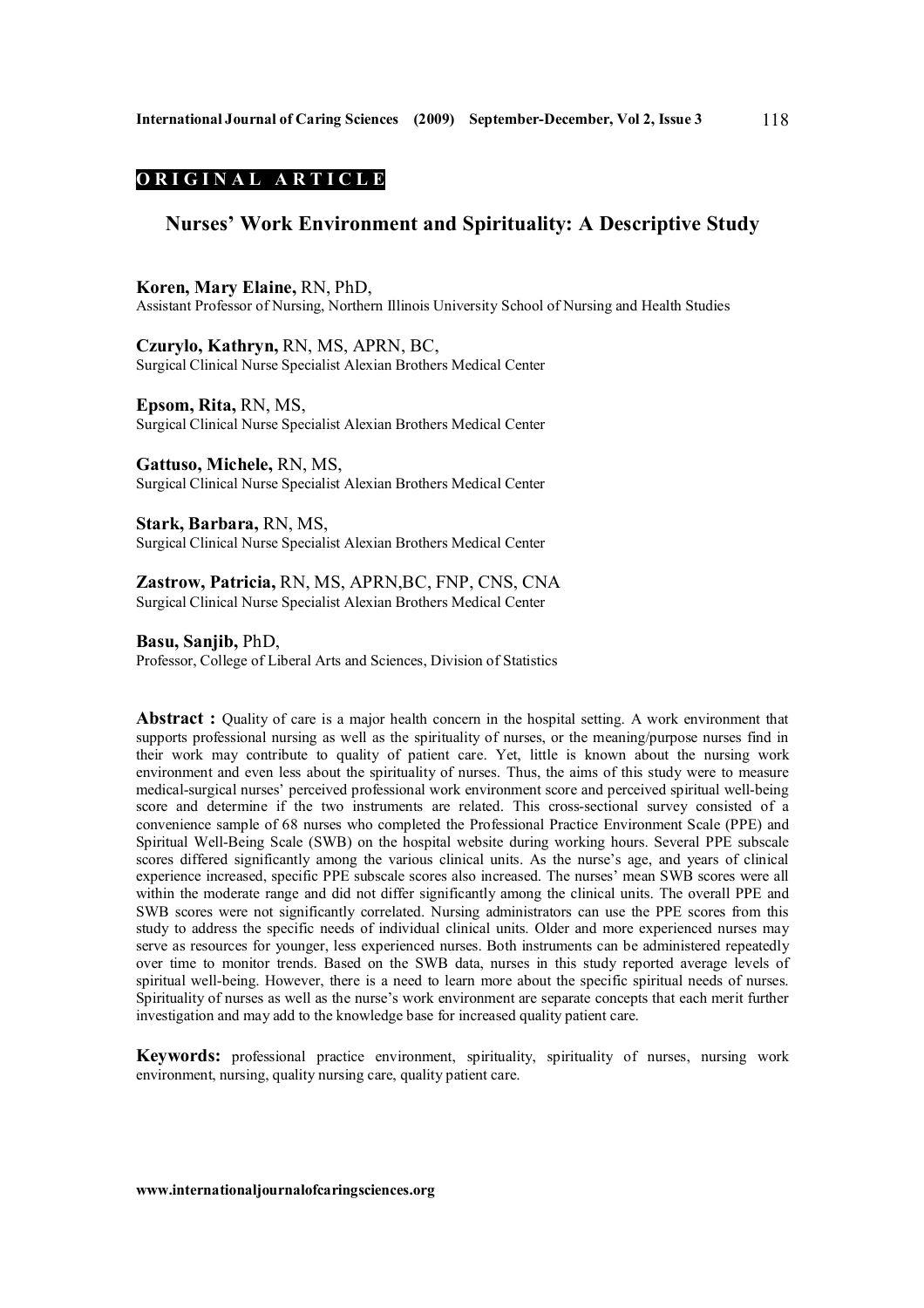# **Introduction**

Patient safety and the quality of patient care are a primary concern for health care providers and patients. Authorities in health care likewise acknowledge the importance of quality patient care (Center for Nursing Advocacy, 2009; The Joint Commission, 2009). Nurses are essential to providing quality patient care in a hospital setting. Yet, little is known about the working conditions or the spiritual well-being of the nurses who provide patient care. Thus, the purpose of this study was to describe factors in the nurses' work environment and the nurses' spiritual well-being that may contribute to the quality of patient care.

### **Background**

## *Work Environment*

It is essential to identify factors in the professional work environment that effect quality patient care. The following factors comprise the daily encounters of staff nurses. When these variables are in place, quality nursing care will more likely occur.

1) Resolution of conflict: When nurses are involved in situations where there are two differing opinions and no consensus, conflict can arise producing tension. Unresolved conflict can negatively impact the work environment (Kelly, 2006).

2) Autonomy: Nurses who exert more control over their practice and execute more autonomous decision-making exhibit better health (Budge, 2003), increased job satisfaction (Garon & Ringl, 2004; Kovner, Brewer, Wu, Chang & Suzuki, 2006), lower patient mortality (Kazanjian, Green, Wong, & Reid, 2005) and higher quality nursing care (Aiken, Havens, & Sloane, 2000).

3) Effective nursing leadership: Quality nursing care (Aiken et al. 2000; Upenieks, 2003), increased job satisfaction, and decreased emotional stress (Friese, 2005) are associated with nurses who work in an environment with effective nursing leadership.

4) Positive relationships with physicians: Nurses who have positive relationships with physicians and other health care providers report better health (Budge, 2003), greater job satisfaction (Garon & Ringl, 2004), lower patient mortality (Eastbrooks, Midodzi, Cummings, Ricker, & Giovannetti, 2005; Kazanjian et al. 2005), and higher quality nursing care (Aiken et al. 2000; Friese, 2005).

5) Teamwork: Teamwork and a sense of belonging are associated with increased job satisfaction among nurses (Garon & Ringl, 2004).

 6) Adequate support for nursing care: Nurses who have adequate time and support to discuss patient issues with other nurses and health care providers report higher quality nursing care (Aiken et al. 2000; Best & Thurston, 2004).

7) Cultural competency: As the Unites States population becomes increasingly diverse, it is necessary for nurses to provide quality care to patients from a wide variety of cultures, religions, races, and ethnicity (Andresen, 2001). Thus, there is a need for nurses to deliver culturally sensitive patient care.

#### *Spirituality*

Magnet hospitals are reputed to have more favorable work environments and better patient outcomes (Aiken et al. 2000). However, the nursing environment continues to be stressful. It can be argued, that the stress among nurses is more than just inadequate staffing, low salary, missing supplies, but also a spirituality crisis (Wright  $\&$ Sayre-Adams, 2000).

Wright (2002) describes spirituality as "our beliefs about our place in the world, how we define ourselves as individuals and seek meaning and purpose in and for our lives. It includes how we relate not only to ourselves, but also to others and perhaps our 'god'" (p.709). Burkhardt and Hogan (2008) state that spirituality is "finding meaning and purpose in life, transcendence beyond the physical body, and or experiencing a sense of connectedness with self, others, nature, literature, arts, and/or power greater than oneself " (p. 928).

#### *Spirituality and Nursing*

Nursing care, by its very nature, is spiritual (Yang & Mao, 2007). Nurses care for the mind, body and spirit of patients and provide holistic care (Dossey, Keggan, & Guzzetta, 2005). Spirituality affects all aspects of nursing care, not only when nurses provide spiritual care to patients (Wright, 2002; Carroll, 2001). Nurses care for patients affected by suffering and hardship. Nurses provide patient care while simultaneously confronting their own spirituality, or meaning in life. Not only is nursing care spiritual in nature, but nurses who have a better understanding of their own spirituality, may be more effective in providing quality patient care (Greasley, 2001; MacLaren, 2004; Miner-Williams, 2006).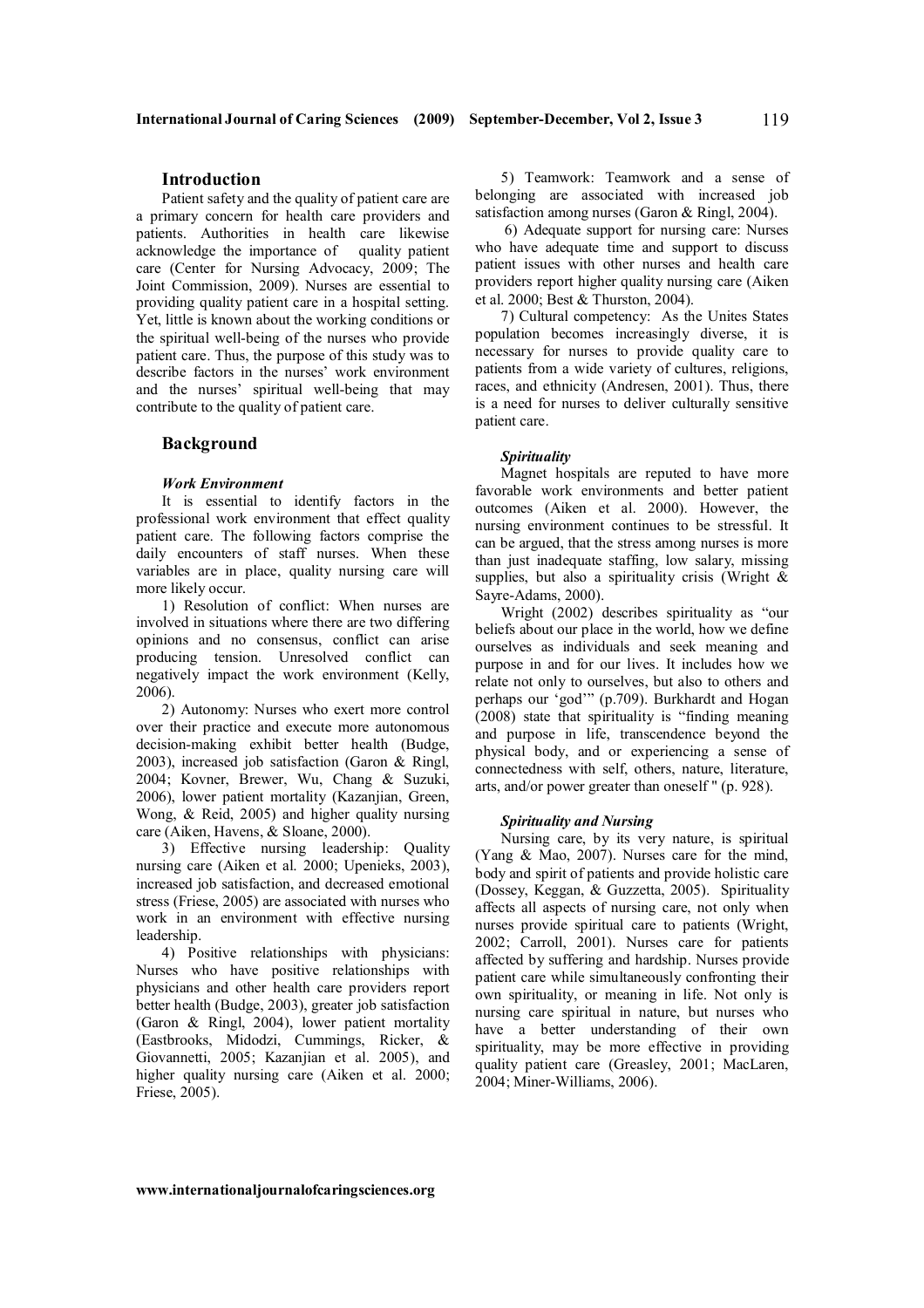There is a dearth of research on the spirituality of the nurse (Yang & Mao, 2007). The majority of research addresses the spirituality of patients, not nurses.

In summary, there is a need to systematically examine the nursing work environment and identify key components of quality care. Likewise, there are few studies that address the spirituality of nurses. The purpose of this cross-sectional descriptive survey was to describe the professional work environment and spiritual well-being of medical-surgical nurses practicing at a suburban community hospital.

# **Method**

Watson's (1985) theory of human caring served as the study's framework and is based on ten carative factors that guide nursing practice. The tenth factor is the existential-phenomenologicalspiritual force where nurses care for spiritual needs of both patients and self. Watson more aptly stated.

 In a Caring Science practice of caring and healing, it invites a new and deeper meaning to the concept of professional discipline in that selfdiscipline for one's own spiritual growth and evolution of consciousness is a necessary requirement to sustain. (p115).

This study's specific research questions were:

1. What are the Professional Practice Evaluation (PPE) scores of staff nurses at this participating hospital and do the scores differ by specific medical/surgical unit?

2. What are the Spiritual Well-Being (SWB) scores of staff nurses at this participating hospital and do the scores differ by specific medical/surgical unit?

3. Is there a relationship between the nurse's age, years of clinical experience, and level of education and PPE and SWB scores?

4. Is there a relationship between the PPE and SWB scores?

### *Sample and Setting*

This survey was conducted in a suburban community hospital with 473 licensed beds. The hospital is a private faith-based hospital that employs approximately 960 RNs. Since the majority of the nurses are employed on medicalsurgical units, and to eliminate any bias from mixing speciality units, only the medical-surgical nurses were surveyed. The medical-surgical units included in this study were: a telemetry unit, two general medical units, telemetry/medical unit, general surgery, orthopedics, oncology, and neurology. Sixty-nine out of a total of 231 staff nurses from these medical-surgical units participated in this study with an overall response rate of 31%.

#### *Measures*

*Professional Practice Environment Scale*  (PPE). The PPE is a 38 item instrument with eight subscales designed to measure the effectiveness of the nursing practice environment in supporting the delivery of patient care. The eight subscales are: leadership and autonomy over practice (5 items), nurse-physician relationships (2 items), control over practice (7 items), communication about patients (2 items), teamwork

(4 items), conflict management (8 items), internal work motivation(7 items) and cultural sensitivity (3items) (Erickson, Duffy, Biggons, Firzmaurice et. al, 2004). Questions are based on a four point Likert scale where one equals strongly disagree and four equals strongly agree. The higher the score, the greater the amount of the construct measured. Content and construct validity were supported through expert review and principal component analysis. Cronbach alpha for the overall instrument is published as 0.93 and each subscale handling disagreements/conflicts 0.88, internal work motivation 0.86, control over practice 0.82, leadership and autonomy in practice 0.83, staff relationship with physicans 0.79, teamwork 0.78, cultural sensitivity 0.78 and communication about patients 0.80 (Erickson, et. al, 2004). In this study the overall Cronbach alpha was 0.92 and each subscale handling disagreements/conflicts 0.74, internal work motivation 0.88, control over practice 0.72, leadership and autonomy in practice 0.73, staff relationship with physicans 0.65, teamwork 0.61, cultural sensitivity 0.79 and communication about patients 0.73.

#### *Spiritual Well-Being Scale* **(SWB).**

The SWB scale is a 20-item scale which measures the overall quality of one's spiritual life and consists of two separate subscales that measure: 1) existential or one's purpose and meaning in life and 2) religious or one's relationship with God (Ellison & Jonker-Bakker, 1983). The instrument is based on a six point Likert scale from one, "strongly agree" to six, "strongly disagree." The higher the score the greater the spiritual well-being. Total scores of spiritual wellbeing can be ranked as low, moderate or high by adding all the scores of each question. Validity was assessed using factor analysis and published cronbach alpha is 0.89 and test-retest reliability of 0.93 (Ellison & Jonker-Bakker). The Cronbach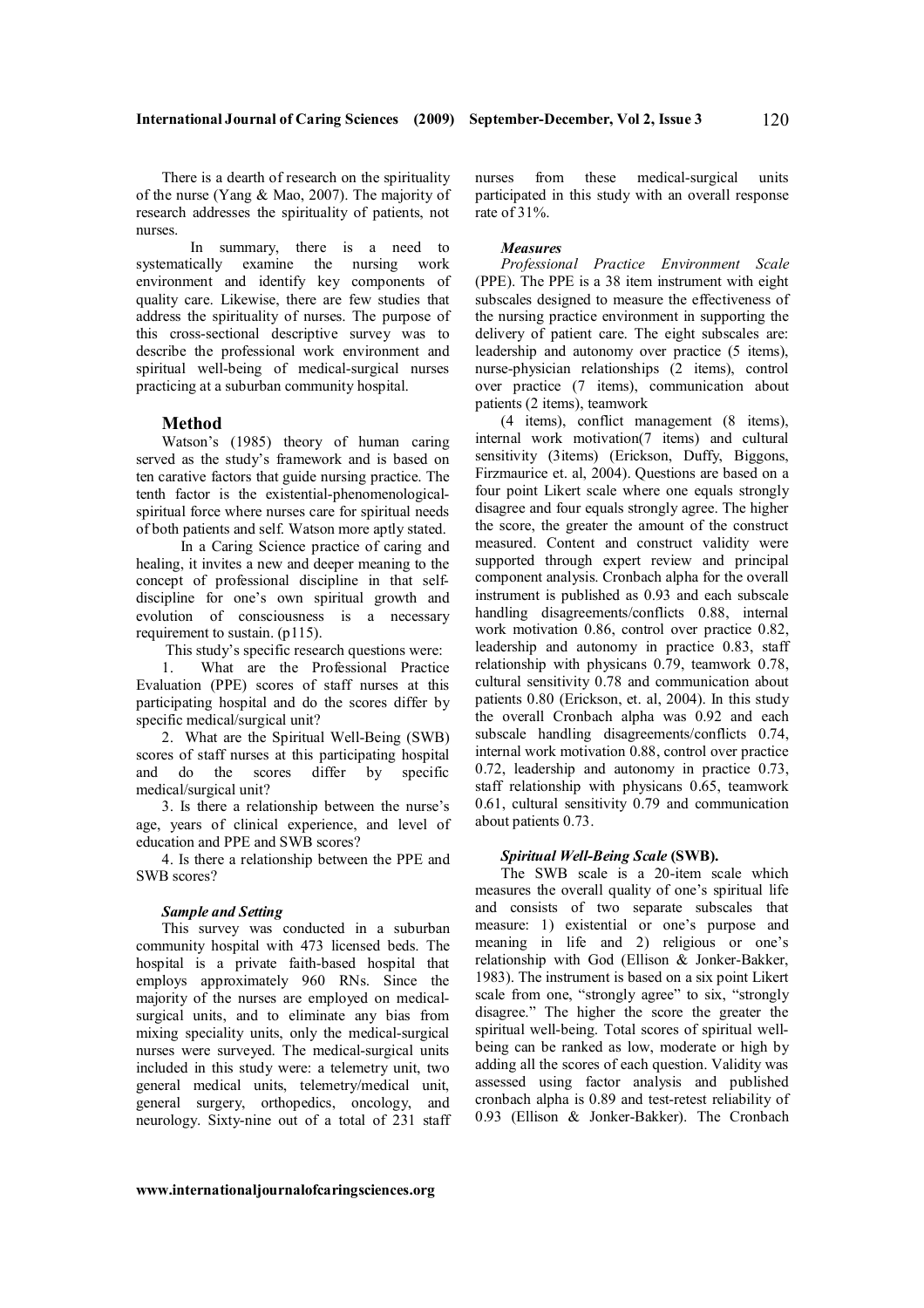121

alpha for this study was 0.93 and for the religious subscale 0.93 and spirituality subscale 0.87.

Additionally demographic variables of age, highest level of education, years of nursing experience in general and years employed at the hospital and hospital unit were collected.

## *Proceedure*

After obtaining Institutional Review Board approval from both the university and the hospital, the nurse investigators attended staff meetings on eight medical-surgical units, explained the purpose of the study and invited all staff nurses to voluntarily participate. Reminder flyers were placed in each nurse's mailbox asking for volunteers. Participants signed a consent form and completed survey questions on the hospital's internal website during working hours, anytime during a two month period. In order to protect the anonymity of participants, all nurses on the medical-surgical units received a small gift as a token of appreciation.

#### *Statistical Analysis*

The statistical analysis was conducted in SPSS v.15.0. Descriptive statistics and plots were obtained for each of the overall PPE and SWB scores and subscales. The differences among the clinical units and the PPE and SWB scores and subscales were assessed using the nonparametric Kruskal-Wallis (K-W) test. The association between the PPE and SWB scales and the association among the nurse's age, years of clinical experience, and level of education and the PPE and SWB subscales were assessed using the nonparametric Spearman correlation.

## **Results**

#### *Sample Characteristics*

Sixty-nine participants completed the survey. The average age of the respondents was 38 years  $(SD= 11.3)$  which is lower than the national mean age 46.8 years for practicing nurses (HRSA, 2004). The majority of these nurses had 11 years of experience and spent well over half of their nursing careers at this hospital and on the present unit (Table 1). Of the 64 who responded to the question regarding education, 21(33%) earned an associate degree, 43(67%) earned a bachelor degree or higher degree.

## *PPE*

The overall mean PPE scores and subscales, standard deviation and range are reported in Table 2. The difference in the overall mean score among the clinical units was

statistically insignificant Kruskal-Willis test (7, N  $= 69$ ) = 12. 98, p = 0.07. However, there were significant differences among the clinical units in relationship to several PPE subscales and as reported below.

**Table 1:** *Sample Characteristics*

| Characteristic       |          |          |
|----------------------|----------|----------|
|                      | M(SD)    | Range    |
| Age $(n=65)$         |          |          |
| <b>Years as RN</b>   | 38(11.3) | 23-59    |
| $(n=70)$             |          |          |
| <b>Years</b> at      | 11(10)   | 1-39     |
| hospital             |          |          |
| $(n=71)$             | 8.7(8.4) | $0 - 32$ |
|                      |          |          |
| <b>Years on unit</b> |          |          |
| $(n=70)$             | 6.5(7.2) |          |
|                      |          | $0 - 29$ |
|                      |          |          |

*Leadership and Autonomy in Clinical Practice* is the ability to self-govern and to utilize professional decision-making (Aiken et al. 2000). The nurse's perceived leadership and autonomy in practice was significantly different among the clinical units Kruskal-Willis test  $(7, N = 69)$  = 15.95,  $p = 0.03$ ). The telemetry unit had significantly lower leadership and autonomy scores than the orthopedic unit, medical telemetry unit and medical unit.

**Table 2 :** *Mean, standard deviation and range for overall PPE & SWB Scales and Subscales* 

| <b>Scale</b>          | N  | M(SD)     | Range       |
|-----------------------|----|-----------|-------------|
| <b>PPE</b>            | 69 | 23(2.7)   | 14.5-30.0   |
| <b>Disagree</b>       | 69 | 2.7(0.5)  | $1.4 - 4.0$ |
| <b>Motivation</b>     | 69 | 3.2(0.5)  | $2.1 - 4.0$ |
| Control               | 69 | 2.6(0.4)  | $1.6 - 3.7$ |
| Leadership            | 69 | 3.0(0.5)  | $1.4 - 4.0$ |
| Staff                 | 69 | 2.7(0.5)  | $1.0 - 4.0$ |
| <b>Teamwork</b>       | 69 | 2.8(0.5)  | $1.3 - 4.0$ |
| Cultural              | 69 | 3.1(0.5)  | $2.0 - 4.0$ |
| <b>Communication</b>  | 69 | 2.9(0.4)  | $1.5 - 4.0$ |
| SWB.                  | 65 | 68.2(4.7) | 52.0-78.0   |
| <b>Existentialism</b> | 65 | 3.5(0.3)  | $2.7 - 4.3$ |
| <b>Religiosity</b>    | 67 | 3.3(0.3)  | $2.5 - 4.1$ |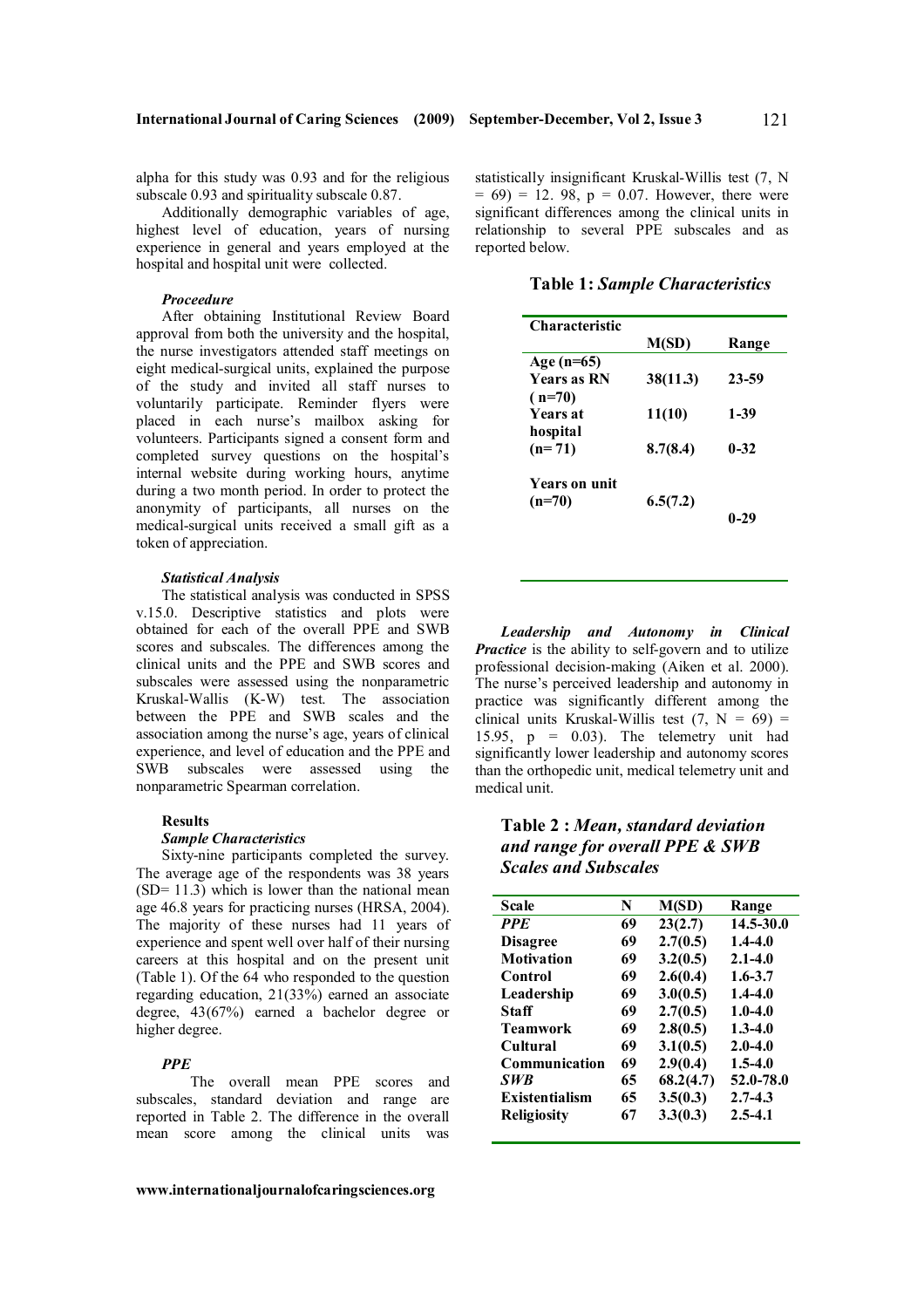*Staff relationships with physicians* are the interactions between nurses and physicians concerning patient care. The nurse's perceived staff relationships with physicians was significantly different among the clinical units Kruskal-Willis test  $(7, N = 69) = 16.64$ ,  $p = 0.02$ . The telemetry unit had significantly lower scores dealing with staff relationship with physicians than the surgical orthopedic unit and the general surgical unit.

## *PPE and Demographics*

Using Spearman correlation the nurse's age (r  $= 0.36$ ,  $p = .007$ ) was significantly related to overall PPE scores and nurse's years of clinical experience  $(r = 0.27, p = 0.03)$  was found to be significantly related to the overall PPE score and the nurse's level of education ( $r = -0.27$ ,  $p = 0.02$ ) was significantly negatively related to the overall PPE score. Spearman correlation was used to explore the relationship between the various PPE subscales and the nurse's age, years of clinical experience, and level of education and are reported below.

*Ability to handle disagreements* is the ability of the nurse to mediate differences of opinion regarding patient care. The nurse's age  $(r = 0.29, p$  $= 0.02$ ) and years of clinical experience (r = 29, p = 0.02) were significantly related to the nurse's perceived ability to handle disagreements.

*Internal motivation* measures the satisfaction and reward from working on a particular clinical unit. The nurse's age was significantly related to the nurse's perceived level of internal motivation (r  $= 0.33$ ,  $p = 0.01$ ), however, there was a significant negative relationship between the nurse's internal motivation and level of education  $(r = -0.40, p =$ 0.001).

*Staff relationships with physicians* are the interactions between nurses and physicians concerning patient care. The nurse's age  $(r = 0.33)$ ,  $p = 0.01$ ) was significantly related to the nurse's perceived interactions with physicians and the nurse's years of clinical experience ( $r = 0.28$ ,  $p =$ 0.03) was significantly related to nurse's perceived relationship with physicians.

*Mean Teamwork Subscale* is the nurse's perception of the amount of teamwork among health care workers in providing patient care. The nurse's perceived teamwork score was significantly negatively correlated  $(r = -0.25, p = 0.05)$  with the nurse's level of education.

*Cultural diversity* is the ability of the nurse to effectively administer care to patients of diverse cultural backgrounds. The nurse's age  $(r = 0.32, p$  $= 0.02$ ) was significantly related to the nurse's perceived ability to handle culturally diverse patients.

#### *SWB*

The overall mean score for SWB and the two subscales are reported in Table 2. All the nurses scored within the moderate range (scores between 41 - 99) of spiritual well-being.

There were no significant differences in SWB scores among the clinical units or the religiosity subscale and existential subscale among the clinical units. The nurse's age, years of clinical experience and level of education were not significantly related to the overall SWB score or the religiosity or existential subscales.

The overall PPE and SWB scales were not significantly correlated ( $r = -0.40$ ,  $p = 0.75$ . As a matter of fact there was a negative relationship between the two instruments suggesting that the instruments are measuring two different concepts.

### **Discussion**

#### *Research Limitations*

This small, convenience sample of medicalsurgical nurses is from one suburban community hospital which limits generalizability of findings. The instruments used in this study may not have captured the full range of differences in scores among participants. There is a possibility of a nonresponse bias since only 31% of the nurses responded to the survey. Therefore results should be interpreted cautiously. This study merits replication.

Participants from this study were experienced nurses (M=11 years of experience) who have spent the majority of their careers at this hospital (M=8.7 years at this hospital). This suggests that the sample is committed to this institution. Sixty-seven percent of the RNs reported a bachelor or higher degree, which is higher than the national average of 52% (HRSA, 2004).

The overall mean scores for the PPE instrument were above the mean score suggesting that the nurses perceived the work environment at this hospital as positive. There were differences in PPE subscale scores regarding leadership and autonomy and staff relationships with physicians. The two units that scored the highest in these two subscales have consistent and strong nursing leadership. The unit with the lowest scores has not had a consistent nursing leader and the nurses on this unit oftentimes deal with very demanding surgeons which may account for the lower scores.

As the nurse's age and years of experience increased selective PPE scores also increased.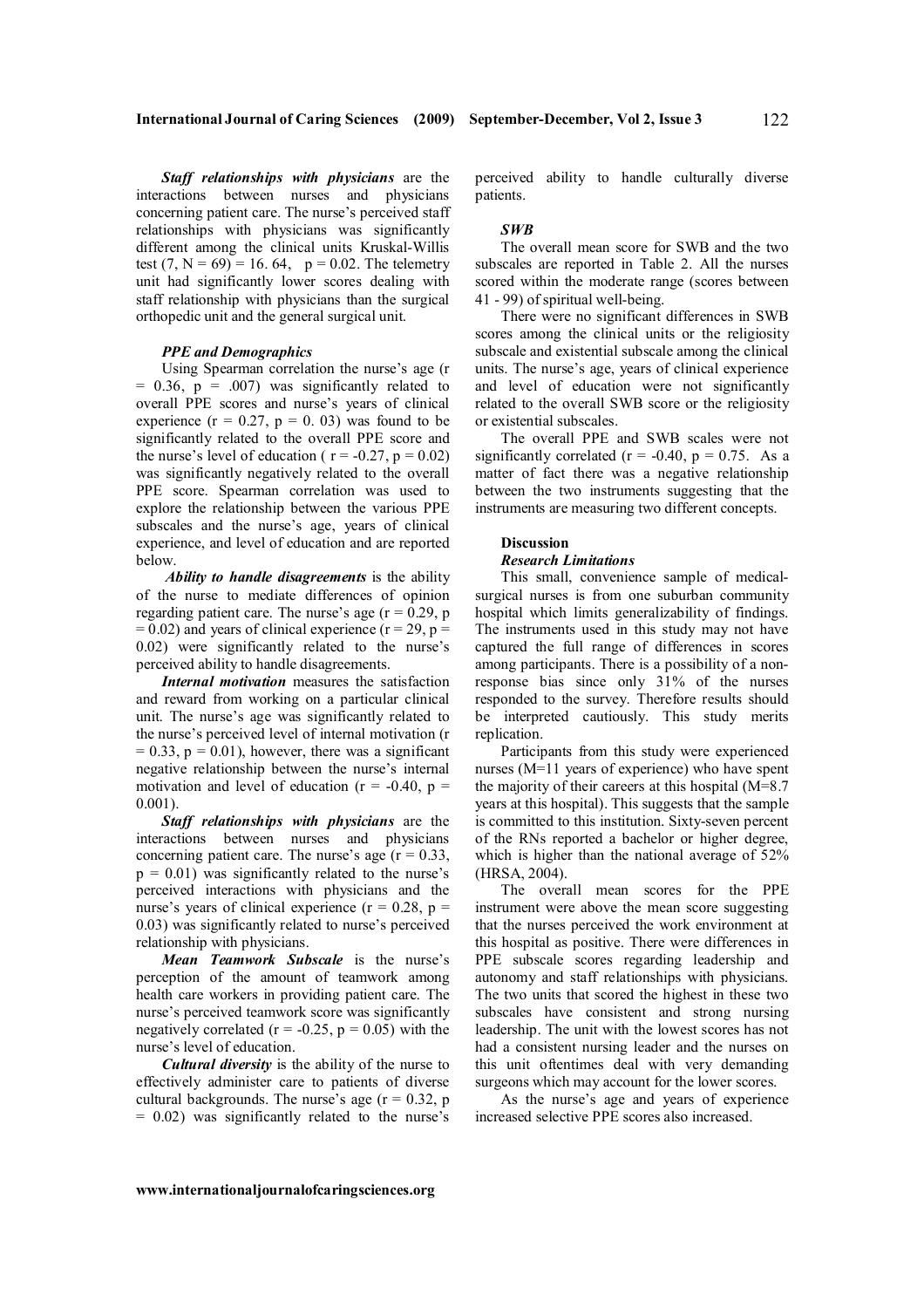In this study, as the nurses' age and years of work experience increased, there was a reported increased ability to handle conflicts, and collaborate with physicians. Past research indicated that as the nurses' years of clinical experience increased, patient mortality decreased (Tourangeau, Biovannetti, Tu, & Wood, 2002) and mortality rates increased with a declining relationship between nurses and physicians (Eastbrooks et al. 2005). Thus older, more experienced nurses may be able to deal with conflict and collaborate with physicians better than younger nurses. This is a critical finding since the ability to communicate and collaborate with physicians and other health care providers has been associated with quality patient care and decreased patient mortality.

In this study, as the nurse's age increased, the internal work motivation or satisfaction in working on a particular unit also increased. Results from two recent surveys indicate that nurses employed in Magnet hospitals report greater job satisfaction and contentment with their present unit than nurses employed in non-Magnet hospitals (Tourangeau et al. 2007; Ulrich, Buerhaus, Donelan, Norman, & Dittus, 2007).

However, in this study, as the nurse's level of education increased, the internal work motivation or satisfaction in working on a particular unit and mean teamwork score or the nurse's perception of the amount of teamwork among health care workers in providing patient care, decreased. At the time of data collection, there was a difference in philosophy between upper level nursing leadership and those involved at the unit level. Autonomy and independent thinking were not strongly endorsed by top nursing management. Those nurses with a bachelor degree or higher were more likely aware of this dichotomy between unit based nursing and upper administration and were thus reflected in the internal work motivation and mean teamwork scores.

Additionally, as the nurse's age in this study increased, so did skills in caring for a culturally diverse patient population. Hence, as the age of the nurses in this study increased perceived ability to care for those from diverse backgrounds also increased. The nurse's ability to care for patients from a diverse background may contribute to a better work environment for both patient and nurse.

The nurses in this study scored within the moderate range of SWB scores suggesting the nurses perceived that their overall quality of spiritual well-being was within average levels. There were no significant differences in the SWB scores among the eight clinical units, suggesting uniformity in spirituality among the nurses

participating in this study. These findings suggest that these nurses were spiritually intact and are similar to reports of other groups of nurses' spirituality (Clark et al. 2007; Dunn, Handley, & Dunkin, 2009).

The age of the nurses and the years of clinical experience of the nurses in this study were not related to their spirituality scores. These results are similar to other research that found no relationship between spirituality and age and clinical experience (Cavendish et al. 2004). The nurse's religious affiliation maybe a better predictor of their spirituality score than age or clinical experience and a variable to consider in future research (Cavendish).

Likewise, there was no significant relationship between SWB and level of education. Cavendish et al. (2004) found no relationship between spirituality scores and type of nursing degree. Similarly, the Glenmary 2000 survey conducted in North Carolina found no significant relationship between religious adherence and education (Wortham, 2006).

The PPE and SWB scores were not significantly related. As a matter of fact there was a negative relationship indicating these are two separate concepts. As such, they both merit in depth investigation in the future.

#### *Nursing Implications*

The PPE results can be used as benchmarks for assessing the work environment of this hospital. The PPE instrument can be used for repeated measures to determine how the work environment changes over time. Likewise the SWB instrument is a marker over time of the spiritual well-being of the nurses.

In this study as nurses' age increased and as they gained more clinical experience, they had a more positive impact on the work environment than younger less experienced nurses. Based on this study, the following recommendations are proposed in the clinical arena. Nursing administration can tap into one of its best resources, the older, more experienced nurses as mentors to younger nurses. Experienced nurses can share with younger nurses actual clinical occurrences that demonstrate critical thinking skills during periods of conflict, while collaborating with physicians, and when caring for culturally diverse patients. Seasoned nurses can also help with improved physician collaboration by modeling essential communication to less experienced staff nurse by asking physicians appropriate questions such as why a particular drug is ordered and/or the goal of the surgery.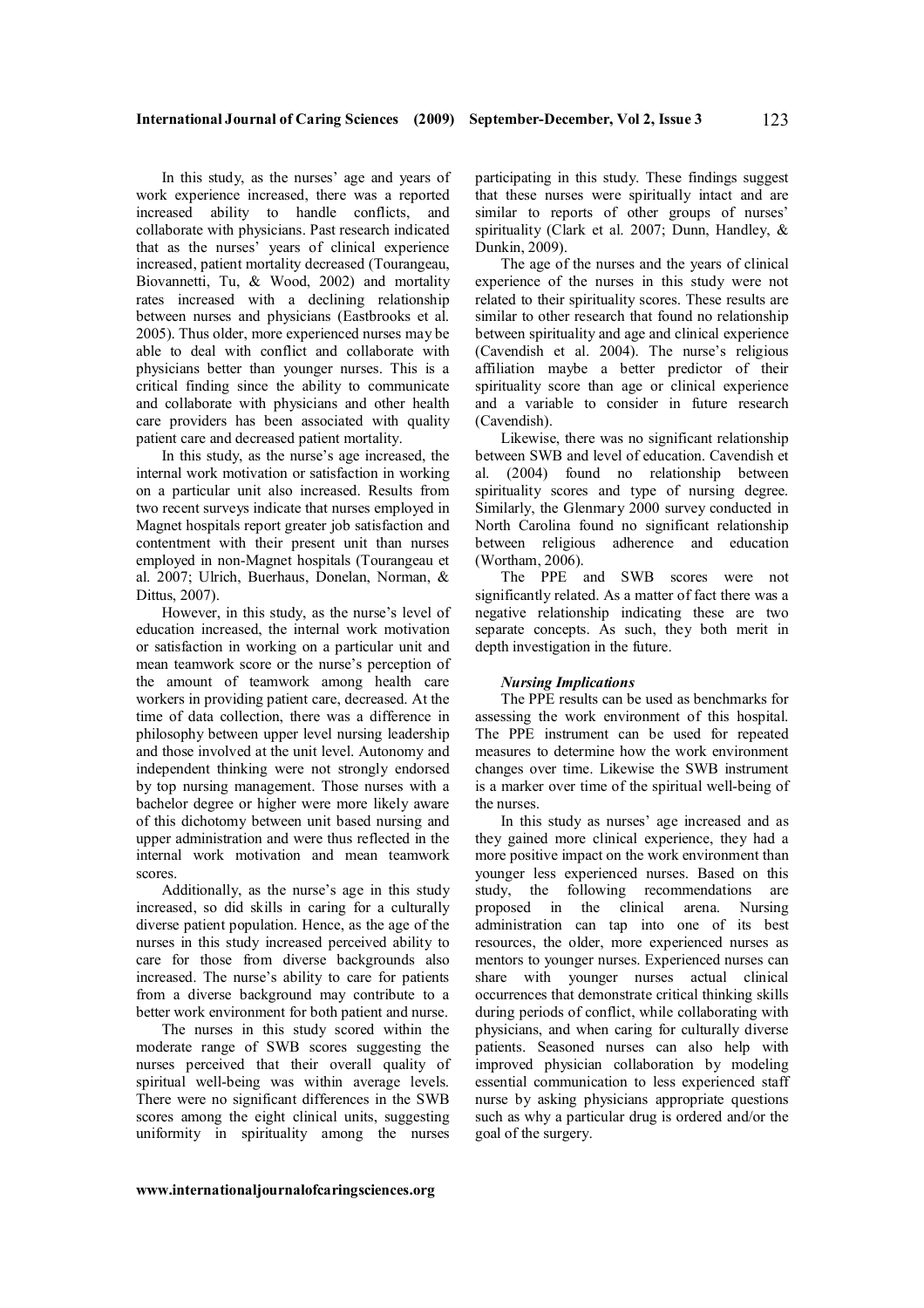The spiritual needs of patients is well researched, however, there is a dearth of information concerning the spiritual needs of nurses (Yang & Mao, 2007). The spiritual wellbeing scores of the nurses in this study were all within a moderate range. A more sensitive spirituality tool that can measure gradations of spirituality should be developed in the future or a spirituality tool specific for nurses. For example, how does the nurse's personal spirituality affect their day to day nursing practice? Or what meaning do nurses find in their nursing practice? How can administrators support the spiritual well-being of nurses, are just a few questions to pose in future research. Once more is known about the spiritual needs of the nurse, interventions can be developed to support the spiritual well-being of nurses. In turn, if the spiritual well-being of nurses is intact, they will be able to provide higher quality patient care. Future studies should also assess nurses' spirituality as well as methods of supporting the spiritual well-being of the nurse.

#### **Acknowledgements:**

The authors wish to acknowledge the thoughtful review of the manuscript by Dr. Ayhan Lash.

This research was supported by funding from Alexian Brothers Medical Center.

## **References**

- Aiken, L.H., Havens, D.S., & Sloane, D.M. (2000). The magnet nursing service recognition program. *American Journal of Nursing, 100*(3), 26-35.
- Aiken, L.H., Clarke, S.P., Sloane, D.M., Sochalski, J., & Silber, J.H. (2002). Hospital Nursing staffing and patient mortality, nurse burnout, and job satisfaction. *Journal of the American Medical Association, 288*(16), 1987-1993.
- Andresen, J. (2001). Cultural competence and health care: Japanese, Korean, and Indian patients in the United States. *Journal of Cultural Sensitivity. 8*(4), 109- 112.
- Best, M. & Thurston, N. (2004). Measuring nurse job satisfaction. *Journal of Nursing Administration 34*(6), 283-290.
- Burkhardt, L., & Hogan, N. (2008). An experiential theory of spiritual care in nursing practice. *Qualitative Health Research, 18* (7), 928- 938.
- Budge, C. & Carryer, J., & Wood, S. (2003). Health correlates of autonomy, control and professional relationships in the nursing work

environment. *Journal of Advanced Nursing, 42(3), 260- 268.*

- Carroll, B. (2001). A phenomenological exploration of the nature of spirituality and spiritual care. *Mortality, 6*(1), 81-98.
- Cavendish, R., Luise, B. K., Russo, D., Mitzeliotis, C., Bauer, M., Bajo, M. A. M., Calvino, C., Horne, K., & Medefindt, J. (2004). Spiritual perspectives of nurses in the United States relevant for education and practice. *Western Journal of Nursing Research, 26*, 196- 212.
- Clark, L., Leedy, S., McDonald, L., Muller, B., Lamb, C., Mendez, T., Kim, S., & Schonwetter, R. (2007). Spirituality and job satisfaction among hospice Interdisciplinary team members. *Journal of Palliative Medicine, 10*(6), 1321- 1328.
- Center for Nursing Advocacy. (March, 2009). *What is Magnet status and how's that whole thing going?* Retrieved March 18, 2009 from The Center for Nursing Advocacy Access: http://www.nursingadvocacy.org/faq/magnet.ht ml.
- Dossey, B.M, Keegan, L. & Guzzetta, C. E. (2005). *Holistic nursing: A handbook for practice.*  Sudbury, Massachuestts: Jones and Bartlett Publishers.
- Dunn, L. L., Handley, M. C., & Dunkin, J. W. (2009) The provision of spiritual care by Registered nurses on a maternal infant unit. *Journal of Holistic Nursing, 27,*19- 28.
- Eastbrooks, C.A., Midodzi, W. K., Cummings, G. G., Ricker, K. L., & Giovannetti, P. (2005). The impact of hospital characteristics on 30-day mortality. *Nursing Research, 54*(2), 74-84.
- Ellison, C. W. & Jonker-Bakker, I. (1983). Spiritual well-being: Conceptualization and measurement. *Journal of Psychology and Theology. 11*(4), 330-340.
- Erickson, J.I, Duffy, M.E., Gibbons, M.P., Fitzmaurice, J. et al. (2004). Development and psychometric evaluation of the professional practice environment (PPE) scale. *Journal of Nursing Scholarship. 36*(3), 279-286.
- Friese, C.R. (2005). Nurse practice environments and outcomes: implications for oncology nursing. *Oncology Nursing Forum, 32*(4), 765- 772.
- Garon, M. & Ringl, K.K. (2004). Job satisfaction of hospital-based registered nurses. *Online Journal of Clinical Innovations. 7*(2), 1-48.
- Greasley, P., Chiu, L., & Gartland, M. (2001). The concept of spiritual care in mental health nursing. *Journal of Advanced Nursing, 33*(5), 629- 637.

**www.internationaljournalofcaringsciences.org**